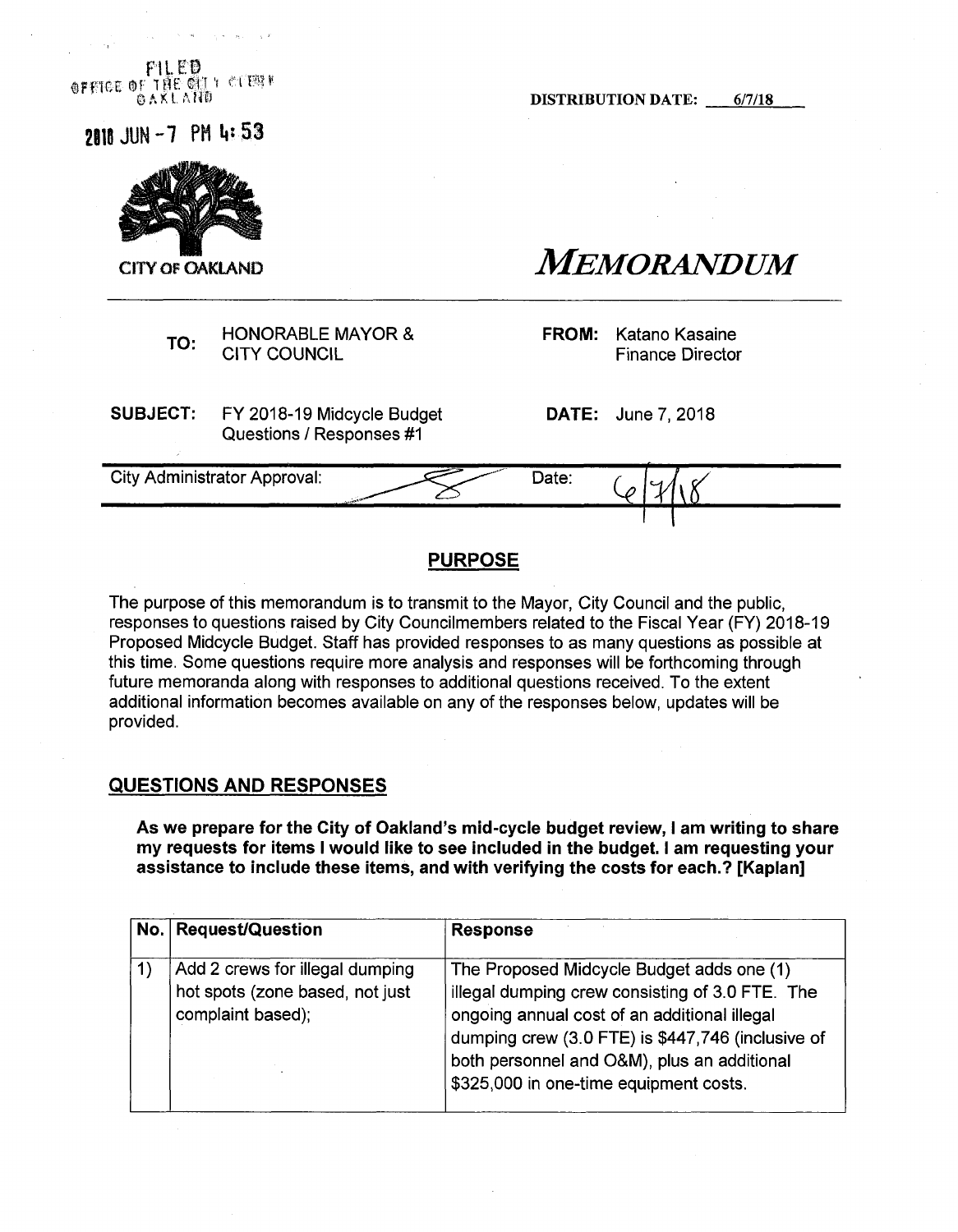$\bar{z}$ 

 $\frac{1}{2}$ 

| $\overline{2}$ ) | Capital improvements for the                                                                                                                                                                            | The City allocated \$100,000 in capital                                                                                                                                                                                                                                                                 |
|------------------|---------------------------------------------------------------------------------------------------------------------------------------------------------------------------------------------------------|---------------------------------------------------------------------------------------------------------------------------------------------------------------------------------------------------------------------------------------------------------------------------------------------------------|
|                  | downtown Oakland Senior Center;                                                                                                                                                                         | improvements for the Downtown Oakland Senior<br>Center in FY 2017-18.                                                                                                                                                                                                                                   |
| 3)               | Funding for the mattress recycling<br>program. (\$30,000 one-time);                                                                                                                                     | Yes, the Oakland Public Works Department,<br>through a separate resolution, is recommending<br>the City Council provide the authority to<br>appropriate up to the revenues received from the<br>Mattress Recycling Redemption Program for<br>outreach, education, and materials for illegal<br>dumping. |
| 4)               | Gun Tracing, cracking down on<br>gun crimes (add 1 Crime Analyst);                                                                                                                                      | This is not included in the Proposed Midcycle<br>Budget. The annual cost of 1.0 FTE Crime Analyst<br>is \$150,031.                                                                                                                                                                                      |
| 5)               | Litter Enforcement Officers with<br>authority to issue citations for<br>illegal dumping, to work evening<br>hours, and to collect photos to<br>pursue illegal dumpers;                                  | Yes, the Proposed Midcycle Budget includes 3.0<br><b>FTE Litter Enforcement Officers.</b>                                                                                                                                                                                                               |
| 6)               | Improved lighting to deter illegal<br>dumping hot spots (capital cost,<br>one-time fund);                                                                                                               | The Proposed Midcycle Budget provides for<br>\$250,000 in one-time funding to improve street<br>lighting in illegal dumping hotspots.                                                                                                                                                                   |
| 7)               | Public toilets and handwashing<br>stations, for disease prevention<br>and reducing impacts on<br>community. (Pilot program for two<br>installed facilities; installation and<br>maintenance \$300,000); | The Proposed Midcycle Budget provides an<br>additional \$300,000 for sanitation services for the<br>homeless, including public toilets and<br>handwashing stations.                                                                                                                                     |
| 8)               | Expanded support for homeless<br>sanitation and support (\$800,000);                                                                                                                                    | The Proposed Midcycle Budget provides an<br>additional \$300,000 for sanitation services for the<br>homeless, including public toilets and<br>handwashing stations (see response to Question 7<br>above).                                                                                               |
|                  |                                                                                                                                                                                                         | The Proposed Midcycle Budget also provides an<br>additional \$500,000 for the New Rapid Rehousing<br>Center and/or expansion of winter shelters, for a<br>total of \$800,000 in available funding in FY 2018-<br>19 including the \$300,000 already made available                                      |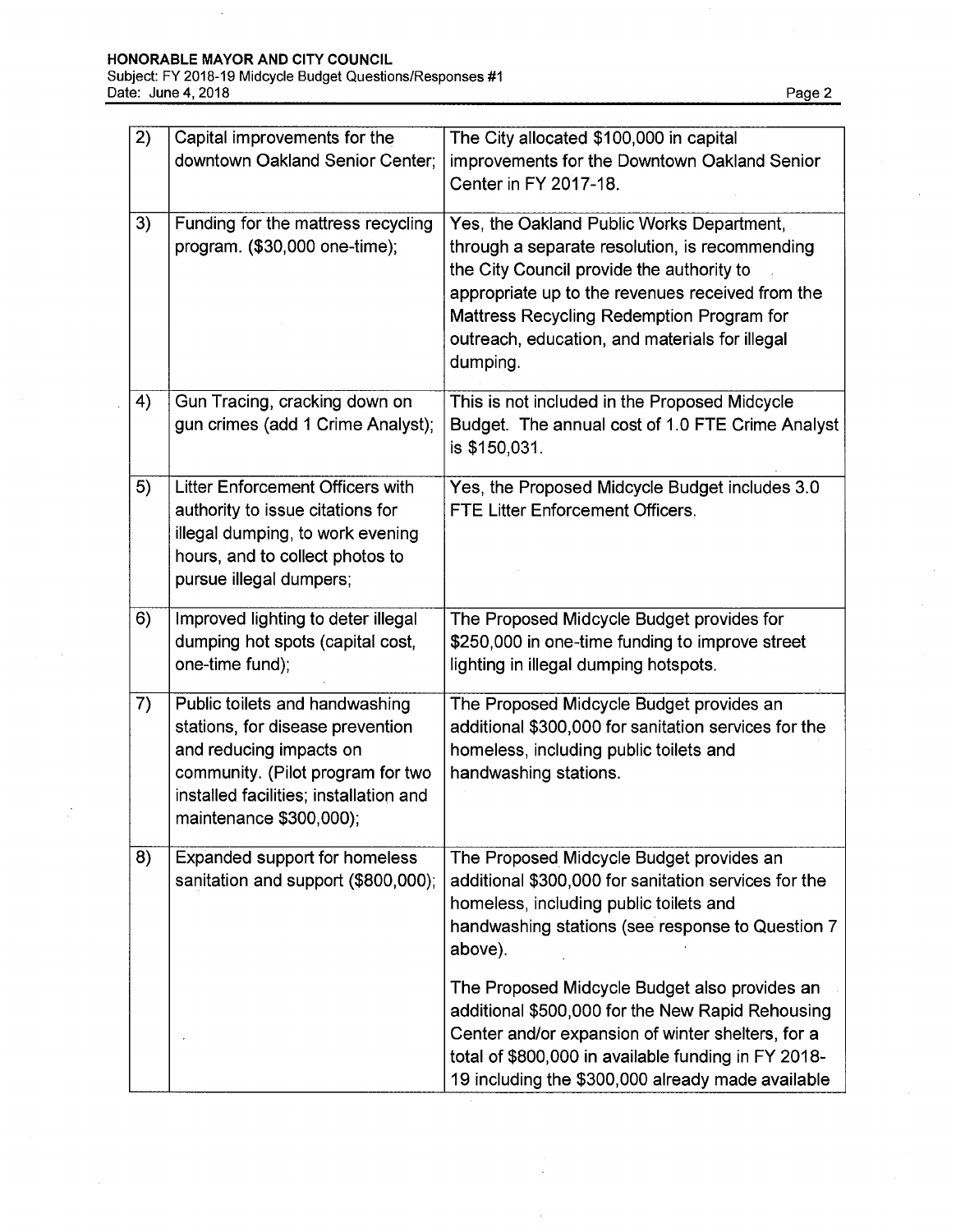# HONORABLE MAYOR AND CITY COUNCIL

Subject: FY 2018-19 Midcycle Budget Questions/Responses #1 Date: June 4, 2018 Page 3 Page 3 Page 3 Page 3 Page 3 Page 3 Page 3 Page 3 Page 3 Page 3 Page 3 Page 3 Page 3

|     |                                                                                                                                                                  | by the City Council in the Biennial Budget.                                                                                                                                                                                                                                                                                                                                                                                    |
|-----|------------------------------------------------------------------------------------------------------------------------------------------------------------------|--------------------------------------------------------------------------------------------------------------------------------------------------------------------------------------------------------------------------------------------------------------------------------------------------------------------------------------------------------------------------------------------------------------------------------|
| 9)  | Add new fees to the Master Fee<br>Schedule for bicycle/scooter share<br>programs;                                                                                | These fees are not part of the FY 2018-19<br>Proposed Midcycle Master Fee Schedule. An item<br>is scheduled for 7/10/2018 Public Works<br>Committee to address these fees.                                                                                                                                                                                                                                                     |
| 10) | Transfer personnel funding from<br>OPD to OAS, to go with duties<br>transferred previously. (Transfer<br>cost for 3 Animal Control Officers<br>from OPD to OAS); | All OAS positions formerly in the OPD were<br>transferred. The Proposed Midcycle Budget adds<br>2.0 FTE in Animal Care Services (1.0 FTE Animal<br>Care Attendant and 1.0 FTE Public Service<br>Representative) at a cost of \$167,496 annually.                                                                                                                                                                               |
| 11) | Traffic studies/pedestrian safety<br>studies for: a. MacArthur Blvd in<br>the Dimond to Laurel Districts; and<br>b. Martin Luther King Blvd (North<br>Oakland);  | <b>MacArthur Blyd in the Dimond to Laurel</b><br>Districts: OakDOT has been actively working with<br>the Laurel Business Improvement District (BID)<br>and District 4 Council Office on pedestrian safety<br>and circulation improvements and will be<br>implementing these over the next 6-12 months.                                                                                                                         |
|     |                                                                                                                                                                  | Martin Luther King Blvd (North Oakland): This<br>street is on the City's current 5-year paving plan,<br>and is identified as a high injury corridor; as such,<br>a safety study is planned to take place and<br>recommendations to be implemented concurrent<br>with the paving.                                                                                                                                               |
| 12) | Implement and report on status of<br>funds previously allocated for<br>tenant protection and education,<br>and evaluate what additional<br>resources needed;     | The Adopted Biennial Budget included anti-<br>displacement funding of \$700,000 in the current<br>fiscal year (FY 2017-18) and \$1.5 million in Fy<br>2018-19. On May 22, 2018, staff brought an<br>informational report before the Community &<br>Economic Development Committee outlining the<br>proposed scope of services for this funding. A<br>spending plan will be brought to the City Council in<br><b>July 2018.</b> |
| 13) | Report on status of funds<br>previously allocated for protection<br>of immigrant rights, and evaluate<br>what additional resources needed;                       | In January 2017, the City Council approved<br>Resolution No. 86572 that amended the FY 2016-<br>17 Midcycle Budget to provide a grant of \$150,000<br>to Centro Legal de la Raza as the lead agency for<br>the Alameda County Immigrant Legal and<br>Education Partnership (ACILEP) to provide urgent<br>legal and support services to families at risk of<br>deportation. The ACILEP consists of the Alameda                  |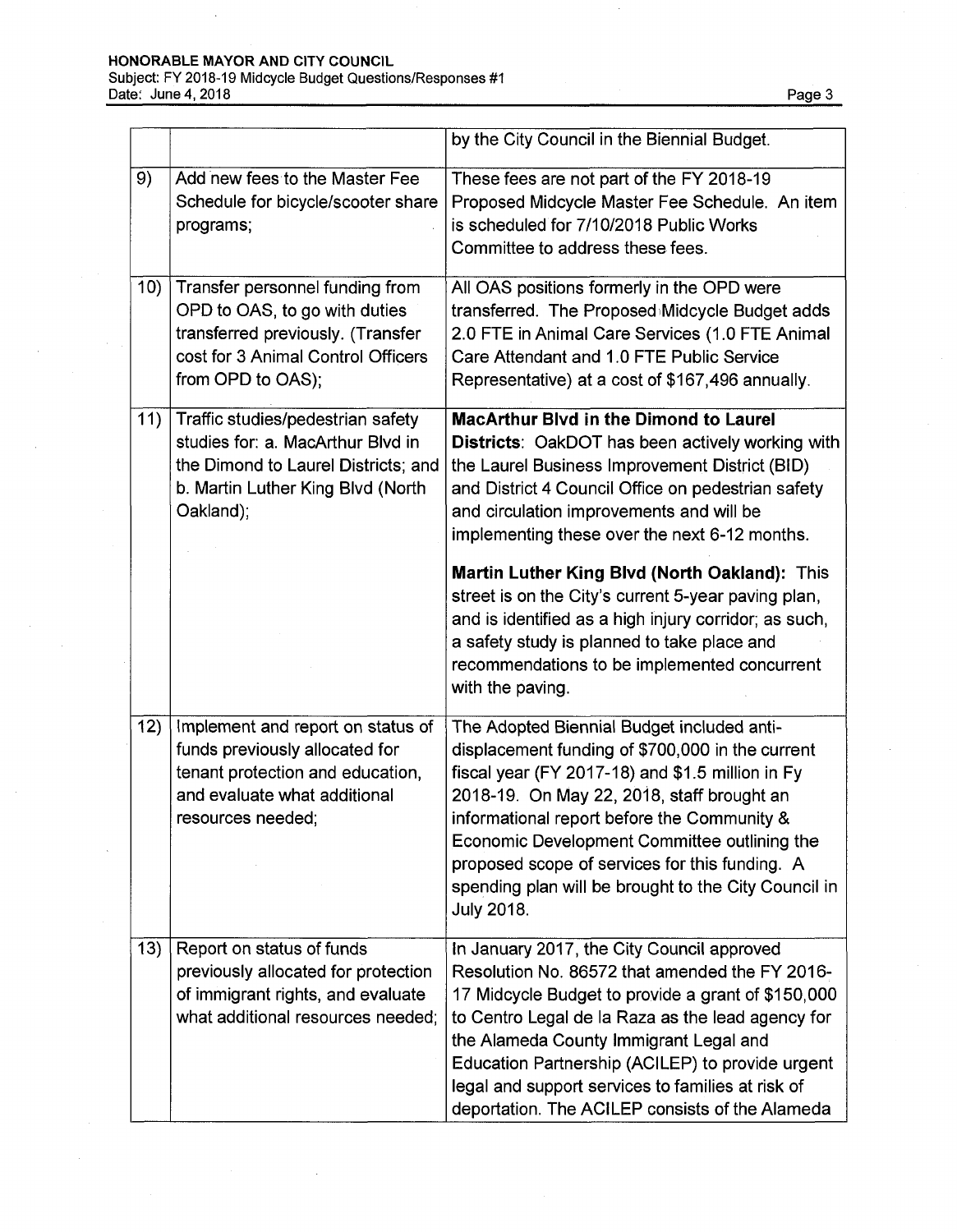|     |                                                                                                                                                       | County Public Defender's Office, Black Alliance for<br>Just Immigration, California Immigrant Youth<br>Justice Alliance, Causa Justa/Just Cause, The<br>Interfaith Movement for Human Integrity, Mujeres<br>Unidas y Activas, Oakland Community Organizers,<br>Street Level Health and the Vietnamese American<br>Community Center of the East Bay. The grant<br>agreement was executed for the period May 1,<br>2017 through April 30, 2018 and all funds have<br>been distributed to date. The \$150,000 grant<br>supported 15% of the legal and rapid response<br>services provided as part of the ACILEP.                                                                                 |
|-----|-------------------------------------------------------------------------------------------------------------------------------------------------------|-----------------------------------------------------------------------------------------------------------------------------------------------------------------------------------------------------------------------------------------------------------------------------------------------------------------------------------------------------------------------------------------------------------------------------------------------------------------------------------------------------------------------------------------------------------------------------------------------------------------------------------------------------------------------------------------------|
| 14) | Review of police overtime<br>expenditure and budget<br>adjustment to protect funds from<br>being taken for policing outside of<br>the budget process; | Overtime is necessary to cover the cost of<br>backfilling for vacancies and other paid leaves.<br>That said, staff continues to monitor overtime<br>expenditures citywide. More specifically, staff in<br>the Police and Fire Department routinely report on<br>overtime expenditures, including during the<br>quarterly revenue and expenditure reports as well<br>as through informational reports to the Public<br>Safety Committee. In an effort to better control<br>overtime, the City Council recently approved an<br>amendment to the Consolidated Fiscal Policy that<br>will require departments to submit corrective<br>actions if they are projected to overspend their<br>budget. |
| 15) | Job training and apprenticeship<br>programs, funding options.                                                                                         | The Proposed Midcycle Budget allocates an<br>additional \$275,000 in General Purpose Fund<br>support for job training, job placement, and other<br>workforce services.                                                                                                                                                                                                                                                                                                                                                                                                                                                                                                                        |

**15) On April 17th the Council approved item 12 authorizing the refinancing of Leased Revenue Bonds. There would be a savings of \$800,000 per year as a result of the refinancing. The savings would continue through FY2026/27. Where is that savings included in the budget? Break down all the revenues allocated in this fund. [Brooks]**

The savings from the refinancing referenced above are already included in the City Council approved FY 2017-19 Adopted Budget and can be found in the summary of significant changes section of the Adopted Budget book. The savings from the above referenced refinancing are shown as an ongoing reduced expenditure in the General Purpose Fund for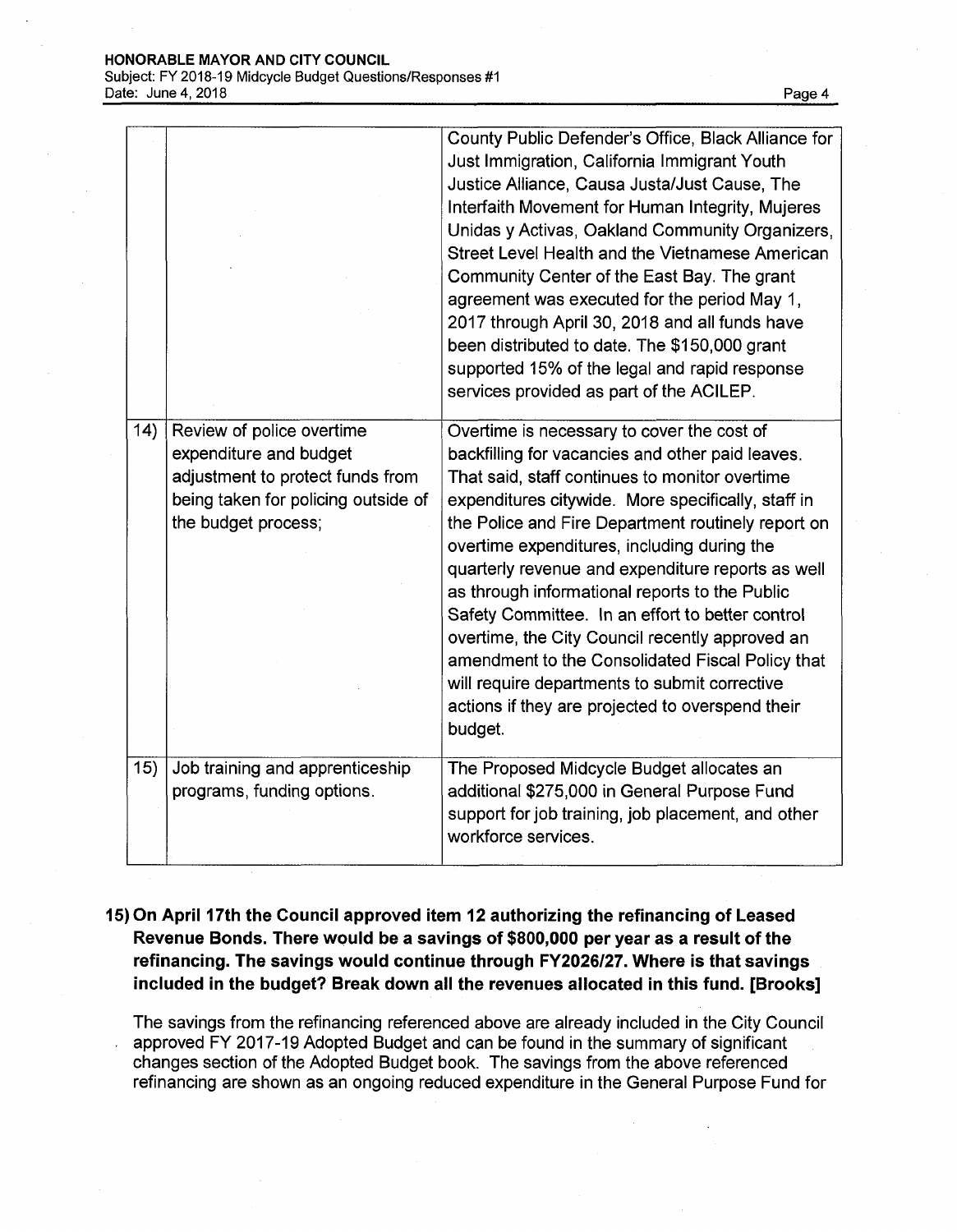debt service payments. A breakdown of revenue sources in the General Purpose Fund can be found in Exhibit <sup>1</sup> of the FY 2018-19 Proposed Midcycle Budget.

## **16) How much would it cost to take the District 6 Abandoned Waste Pilot project to scale? [Brooks]**

Currently, there four (4) Full Time Employees (FTE) that make up the Rapid Response Crew assigned to District 6. To implement this model citywide would require an additional three (3) rapid response crews (12 FTE) to have a proactive illegal dumping clean-up crew in all four (4) zones. Public Works was approved for one (1) rapid response crew in the 2017-19 adopted budget. The total cost of all three crews is estimated at \$3,162,498 (\$1.35M onetime and \$1.81M ongoing). See table below for the cost details.

### **Rapid Response Crew Cost Detail:**

| <b>Position</b>                                  |           | Cost/FTE Total Cost |
|--------------------------------------------------|-----------|---------------------|
| One (1) Street Maintenance Leader                | \$150,043 | \$150,043           |
| Three (3) Public Works Maintenance Workers       | \$118,041 | \$354,123           |
| <b>Total Personnel Cost for additional staff</b> |           | \$504,166           |

| <b>Equipment and Maintenance Address and State</b> | <b>Cne-time</b> | <b>Ongoing</b> | <b>Total</b> |
|----------------------------------------------------|-----------------|----------------|--------------|
| One (1) 25 cubic yard Packer                       | \$325,000       |                | \$325,000    |
| One (1) 6 cubic yard Packer                        | \$125,000       |                | \$125,000    |
| One (1) 25 cubic yard Packer - O&M Cost            |                 | \$57,000       | \$57,000     |
| One (1) 6 cubic yard Packer - O&M Cost             |                 | \$43,000       | \$43,000     |
| <b>Total Equipment and Maintenance Costs</b>       | \$450,000       | \$100,000      | \$550,000    |

| 10011005112                                          | <b>Eirst Year Att Cngoing</b> |             |
|------------------------------------------------------|-------------------------------|-------------|
| Total Costs for Additional Rapid Response Crew       | \$1,054,166                   | \$604,166   |
| <b>Total Costs for Three (3) Rapid Response Crew</b> | \$3,162,498                   | \$1,812,498 |

**17) How many residential and commercial properties are under construction or are in the planning approval pipeline? [Brooks]**

| Units under construction                  | Major units in the pipeline               |
|-------------------------------------------|-------------------------------------------|
| <b>(Permits issued and not yet final)</b> | (Planning approved and not vet permitted) |
| # of Projects $/$ # of units              | # of Projects / # of units                |
| 193 / 4,284                               | 13/1,588                                  |

**18) What are the anticipated revenue streams to the city's general fund from these new and proposed developments (permit application, inspections, and other constructionrelated city regulatory services, and any other sources)? [Brooks]**

Revenues from permit applications, inspections, and other regulatory services, are non-General Purpose Fund sources. Assuming timely completion of projects and timely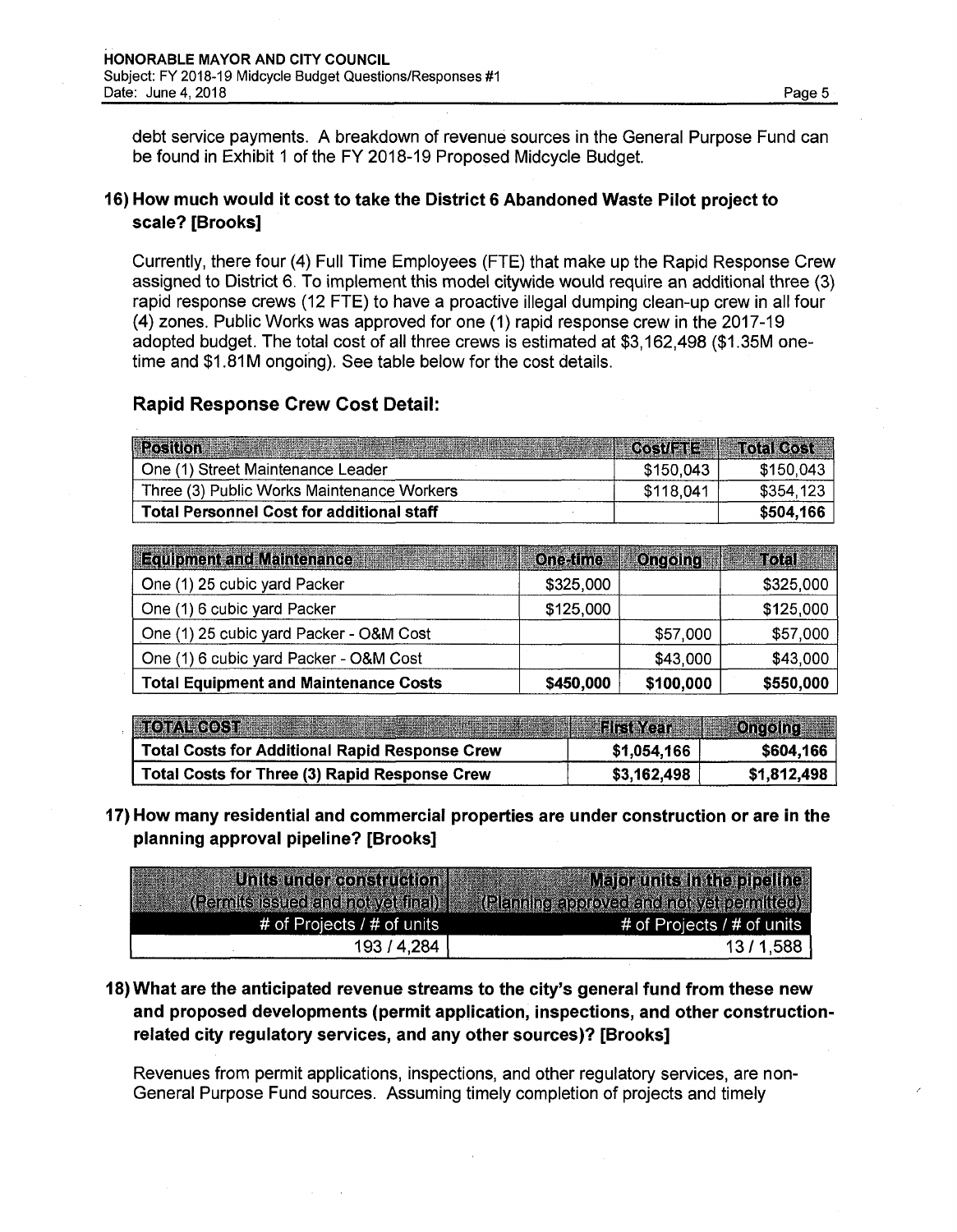reassessment by the Alameda County Assessor's Office, properties that are not exempt (e.g., affordable housing developments and/or not-for-profit owned properties) will eventually pay property taxes.

### **19) What is the projected total annual revenue to the city's general fund from the new developments? [Brooks]**

See answer to Question 17 above. Assuming that these properties are not affordable housing or not-for-profit owned (property tax exempt), there will be property tax revenues once construction is completed and the assessed values have been added to the property tax roll by the County Assessor. There will be no property tax revenues from these developments in FY 2018-19.

## **20) Please provide a hire date and timeline for all unfilled positions in the Mid-year budget proposal. [Brooks]**

The Human Resources Management Department's most recent Semi-Annual Vacancy report can be found here:

[https://oakland.leqistar.com/LeqislationDetail.aspx?ID=3477093&GUID=D7B2755A-1C15-](https://oakland.leqistar.com/LeqislationDetail.aspx?ID=3477093&GUID=D7B2755A-1C15-4639-8F11-68FB932EEB67) [4639-8F11-68FB932EEB67](https://oakland.leqistar.com/LeqislationDetail.aspx?ID=3477093&GUID=D7B2755A-1C15-4639-8F11-68FB932EEB67). This report includes information on the status of recruitments by position and department for all unfilled positions.

Consistent with existing practice, the City budgeted all proposed civilian positions with a 4.0% vacancy factor (8.5% in the Library Department). The positions added in the FY 2018- 19 Proposed Midcycle are all assumed to be hired within the fiscal year. Some positions with existing civil service eligible lists could be hired more quickly than others. Additional staffing in the HRMD for recruitments and newly proposed contracts with outside recruiting firms could also shorten the timeline for filling these new positions. The table below shows the positions and costing assumption in the Midcycle.

|                                           | <b>FTE</b> | Costing                |  |  |
|-------------------------------------------|------------|------------------------|--|--|
| Position                                  |            | Assumption             |  |  |
| Receptionist, PPT                         | 0.6        | <b>Full-Year</b>       |  |  |
| <b>Animal Care Attendant</b>              | 1.0        | <b>Full-Year</b>       |  |  |
| <b>Public Service Representative</b>      | 1.0        | <b>Full-Year</b>       |  |  |
| <b>Tax Auditor II</b>                     | 1.0        | 1/2 Year               |  |  |
| <b>Account Clerk II</b>                   | 1.0        | 1/2 Year               |  |  |
| <b>Account Clerk II</b>                   | 1.0        | 1/2 Year               |  |  |
| <b>Application Developer III</b>          | 1.0        | <b>Filled Position</b> |  |  |
| Administrative Assistant II               | 1.0        | Full-Year              |  |  |
| <b>Administrative Assistant II (CONF)</b> | 1.0        | Full-Year              |  |  |
| Senior HR Analyst                         | 1.0        | <b>Full-Year</b>       |  |  |
| <b>Budget &amp; Grants Administrator</b>  | 1.0        | Full-Year              |  |  |
| Health and Human Services Planner         | 1.0        | Full-Year              |  |  |
| <b>Street Maintenance Leader</b>          | 1.0        | 1/2 Year               |  |  |
| PW Maintenance Worker                     | 1.0        | 1/2 Year               |  |  |
| <b>PW Maintenance Worker</b>              | 1.0        | 1/2 Year               |  |  |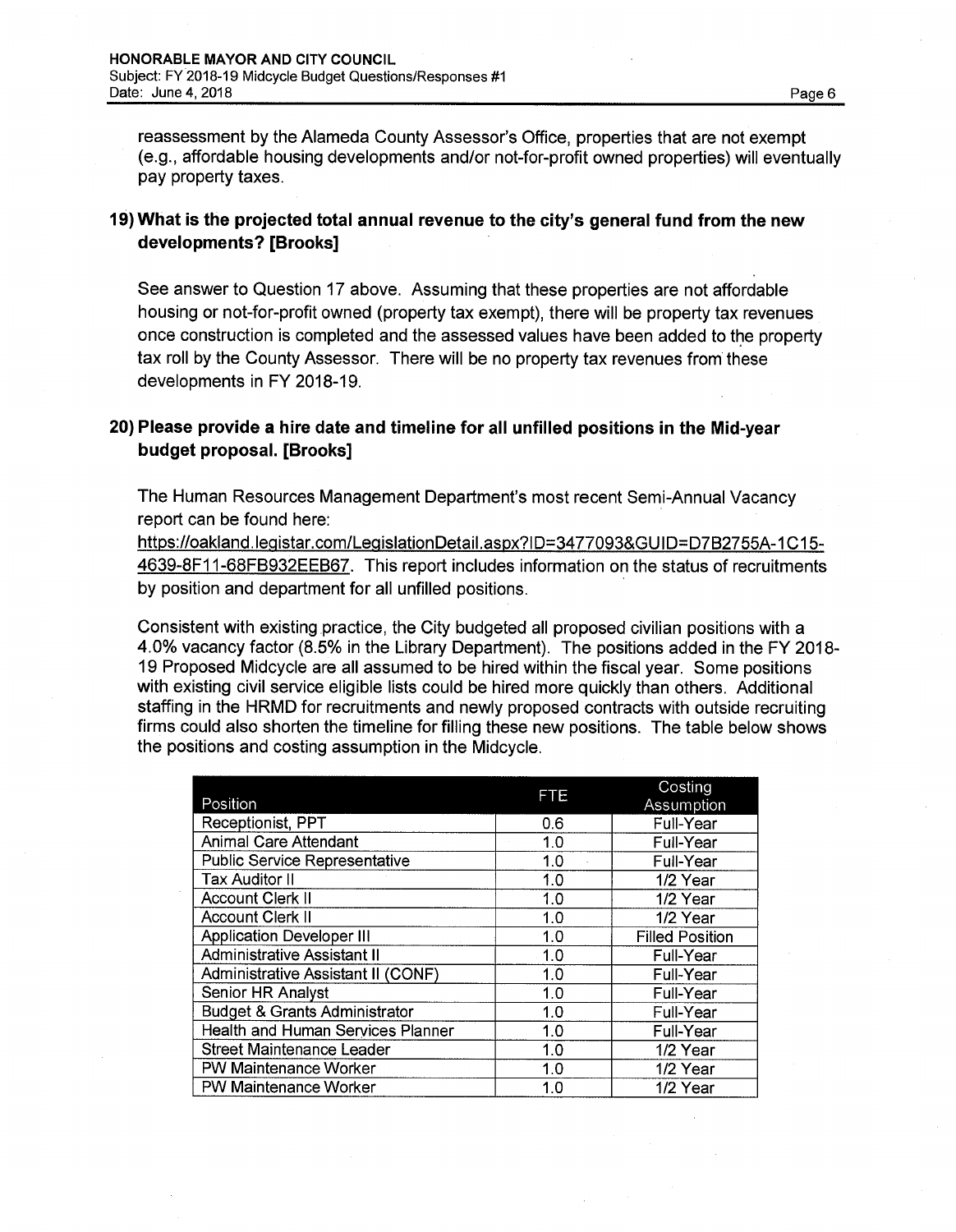# **21) Why is AAMLO only receiving \$35,000 per year under Measure D? What is the annual operating budget of AAMLO? What is happening with the salary savings resulting from the lack of a Director at AAMLO? [Brooks]**

The Library Department is still developing and reviewing various possible implementation scenarios and phased hiring using the FTE requested should Measure D pass (Exhibit 5). Although the planning is still in progress, expansion of AAMLO service hours and requisite additional staff is a high priority. Although the permanent AAMLO Chief Curator position is vacant, the salary savings are being used to fund the Interim Chief Curator until a permanent Chief curator is hired. The FY 2017-18 Adopted Budget for AAMLO is \$1.36 million.

## 22) What is the cost of the of the new Horse unit at OPD? Please break out all costs i.e **personnel, lodging, food, etc. [Brooks]**

There is no additional cost for staffing. It is funded through existing OPD budget. Please see the table below for Operations & Maintenance expenses associated with the pilot Horse Mounting program. The equipment (trailer) was purchased with existing OPD equipment funds and support from the General Purpose Fund.

| Category<br>ang par | Cost      |
|---------------------|-----------|
| Equipment (Trailer) | 18,383.75 |
| Facility            | 2,258.50  |
| Feed                | 2,867.19  |
| Grooming            | 830.00    |
| Medical             | 3,557.90  |
| <b>Supplies</b>     | 6,812.55  |
| <b>Total</b>        | 34,709.89 |

### **23) What is the cost for increasing lighting throughout Oakland? [Brooks]**

The City has approximately 38,000 street lights that provide safety lighting for street users at night. The FY 2018-19 Proposed Midcycle funding of \$250,000 is to upgrade the existing lighting under freeway overpasses and other illegal dumping hotspots with brighter and more energy efficient LED lighting. It is estimated that approximately 30 existing locations can be retrofitted and upgraded with this funding. Adding new lighting locations would require lighting studies, additional infrastructure (e.g. underground conduit and wiring), at a cost of approximately \$6,000 per pole, plus ongoing additional operating and maintenance costs.

24) What are the current staffing levels of the street sweeping crews? Street sweeping enforcement? What is the amount of revenues collected annually forstreet sweeping enforcement? How many open assignments per day are there in the Street Sweeping unit? [Brooks]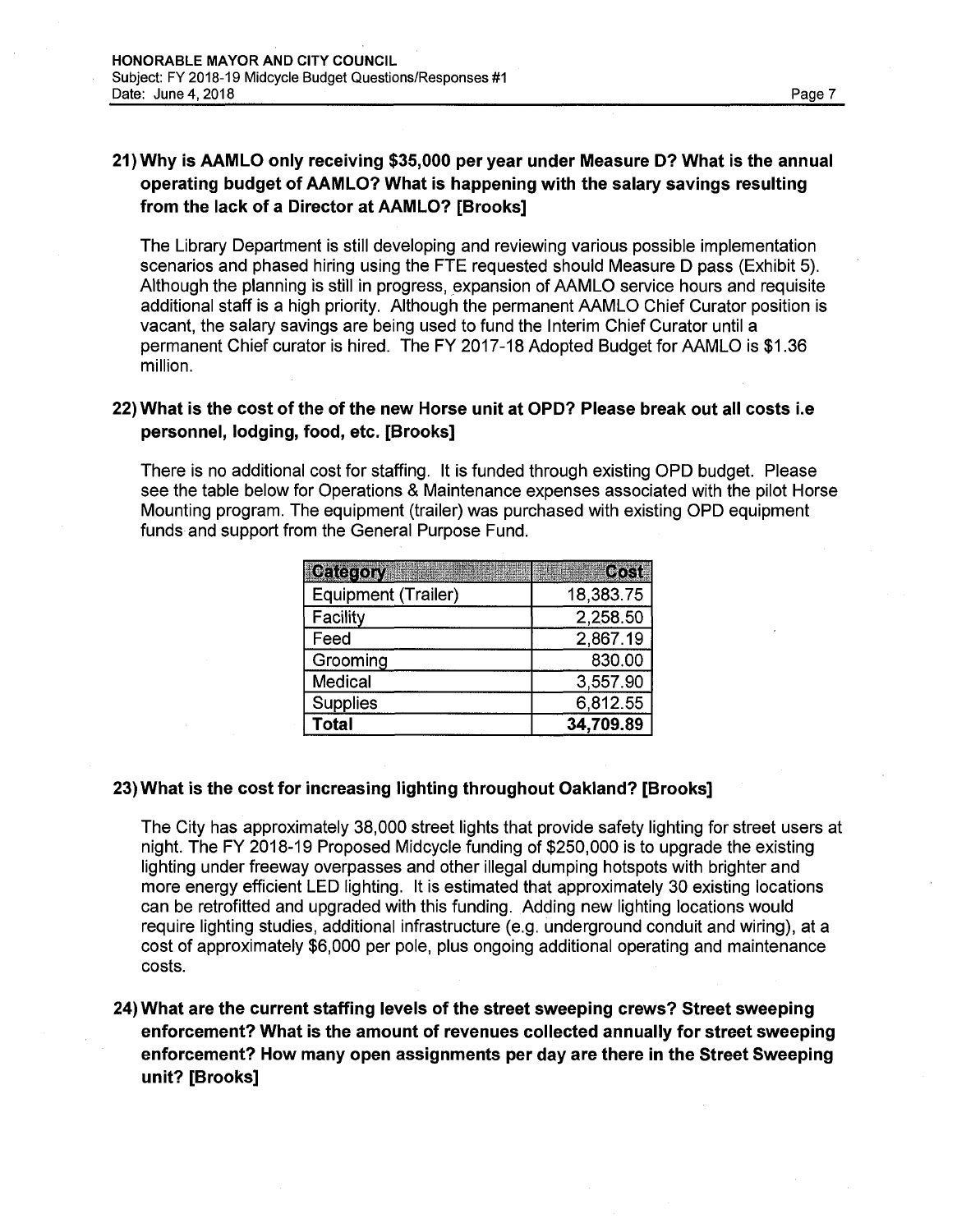There are twenty (20) Street Sweeper Operators (SSO) in the KOCB Division. Thirteen (13) are assigned to the dayshift and seven (7) are assigned to the nightshift. There is one (1) Street Maintenance Leader assigned to the dayshift and operates a Drop Box Truck, which is utilized to place dumpsters in strategic locations so the SSO can efficiently dump their loads that they collect while servicing their routes. There are two (2) Public Works Supervisor <sup>I</sup> assigned to the operation, one (1) dayshift and one (1) nightshift. One (1) Public Works Supervisor II oversees the entire operation. The total number of employees dedicated to this operation is twenty-four (24)

| <b>Position</b>                                  | Day Shift | Night Shift<br>(FIFRequa)   (FIFECount)   FIFTI (612) |  |
|--------------------------------------------------|-----------|-------------------------------------------------------|--|
| <b>Street Sweeper Operator</b>                   |           |                                                       |  |
| Street Maintenance Leader                        |           |                                                       |  |
| Public Works Supervisor I                        |           |                                                       |  |
| Public Works Supervisor I (Oversees Operation)   |           |                                                       |  |
| <b>Total Street Sweeping Crew Staffing Level</b> |           |                                                       |  |

In the month of April there were 47 open assignments of a possible 581 assignments (8% not assigned), which equates to 1.57 open assignments per day since the Street Sweeping Unit operates seven (7) days per week. Also of note, this information represents the day and nightshift.

Department of Transportation (OakDOT) has determined that the budgeted positions for Parking Enforcement Technicians (PET) on Street Sweeping detail are adequate to cover existing maps. We are working to fill vacancies.

|                      | <b>Budgeted</b> |            |            |              | <b>Current</b> |            |            | Vacant |    |            |            |       |
|----------------------|-----------------|------------|------------|--------------|----------------|------------|------------|--------|----|------------|------------|-------|
| <b>PE Supervisor</b> | FТ              | <b>PPT</b> | <b>TPT</b> | <b>Total</b> | <b>FT</b>      | <b>PPT</b> | <b>TPT</b> | Total  | FТ | <b>PPT</b> | <b>TPT</b> | Total |
| Daytime              |                 | 10         | 15         | 25           |                |            | 11         | 20     |    |            |            |       |
| Graveyard            |                 |            | 9          | 10           |                |            |            |        |    |            | 2          |       |
| Combined             |                 | 11         | 24         | 35           |                | 10         | 18         | 28     |    |            |            |       |
| $\frac{1}{2}$        |                 |            |            |              | 0%             |            | 91% 75%    | 80%    | 0% | '9%        | 25%        | 25%   |

These citation and fine totals below reflect fines issued for violation 10.28.240, the chart represent a six (6) years historical trend.

| Year | <b>Citations</b> | <b>Fines</b> |
|------|------------------|--------------|
| 2012 | 162,058          | \$10,695,828 |
| 2013 | 168,402          | \$11,114,532 |
| 2014 | 168,215          | \$11,102,190 |
| 2015 | 174.891          | \$11,542,806 |
| 2016 | 174,891          | \$11,542,806 |
| 2017 | 159,863          | \$10,550,989 |

The Parking Enforcement Division with the OakDOT coordinates with the Public Works Department (OPW) to make sure that available technicians cover all maps with brooms on a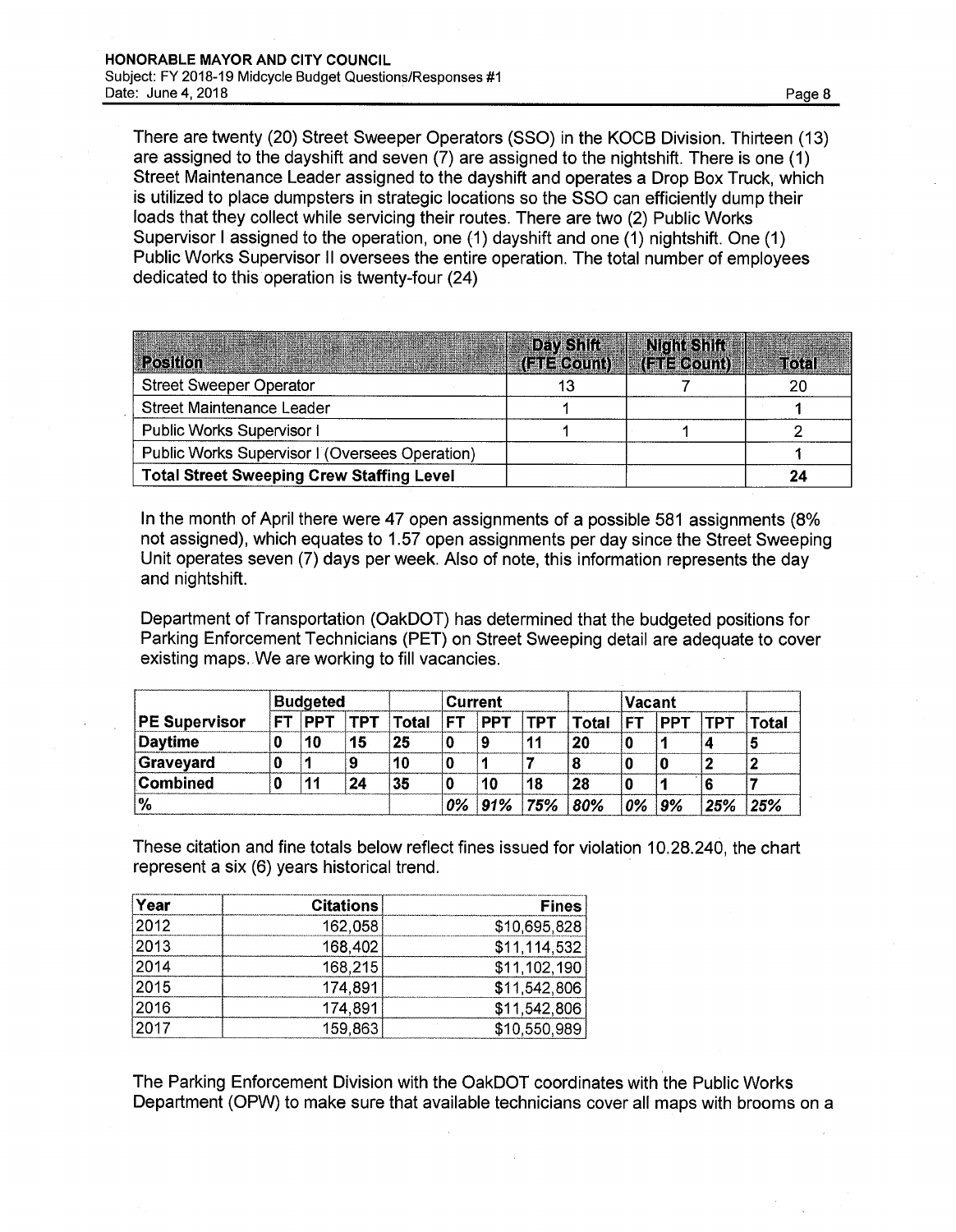given day. When Parking Enforcement Division are short staff, PETs cover as much of a map as possible. OPW has developed a tracking tool to make sure that a given street is not missed on two consecutive sweeping days.

### **25) How much of the City's budget is allocated to nonprofits without them going through an RFP process? [Brooks]**

The following table provides allocations to non-profits included in the budget with whom the City Administrator is authorized to enter into grant agreements. The authority to enter into grant agreements is authorized by a separate resolution of the City Council.

| <b>Agency</b>                                        | FY18-19 Amount |
|------------------------------------------------------|----------------|
| <b>Family Bridges</b>                                | \$79,680       |
| <b>Unity Council</b>                                 | \$175,296      |
| Vietnamese American Community Center of the East Bay | \$18,360       |
| Vietnamese Community Dev. Inc                        | \$18,360       |
| SOS/Meals on Wheels                                  | \$150,000      |
| Eden I&R Inc.                                        | \$100,000      |
| Youth Together                                       | \$150,000      |
| Oakland Children's Fairyland Inc.                    | \$136,500      |
| Chabot Space & Science Center                        | \$273,105      |
| Oakland Parks and Recreation Foundation              | \$20,000       |
| Friends of Peralta Hacienda Historical Park          | \$45,900       |
| East Bay Zoological Society                          | \$171,414      |
| Oakland Asian Cultural Center                        | \$51,000       |
| <b>TOTAL</b>                                         | \$1,389,615    |

**26) How much city money has been allocated to Oakland Promise, for all purposes, since its inception? Has any of this money been awarded through an RFP process? If not, why not? [Brooks]**

A total of \$1,150,000 has been allocated to the Oakland Promise since its inception which includes funding of \$150,000 in FY16/17, \$500,000 in FY17/18 and \$500,000 in FY18/19. This money is allocated to scholarships for young Oaklanders based on eligibility rather than through an RFP process.

### **27) Please provide a list of all non-WlOA jobs programs that have been coordinated by the WIB/WDB? [Brooks]**

The OWDB has coordinated several non-WlOA jobs programs over the past couple of years, including:

- City of Oakland Summer Jobs program
- West Oakland Job Resource Center (WOJRC)  $\sim$
- East and West Oakland Neighborhood Career Centers
- Cypress Mandela
- Day Labor Center
- **Civicorps**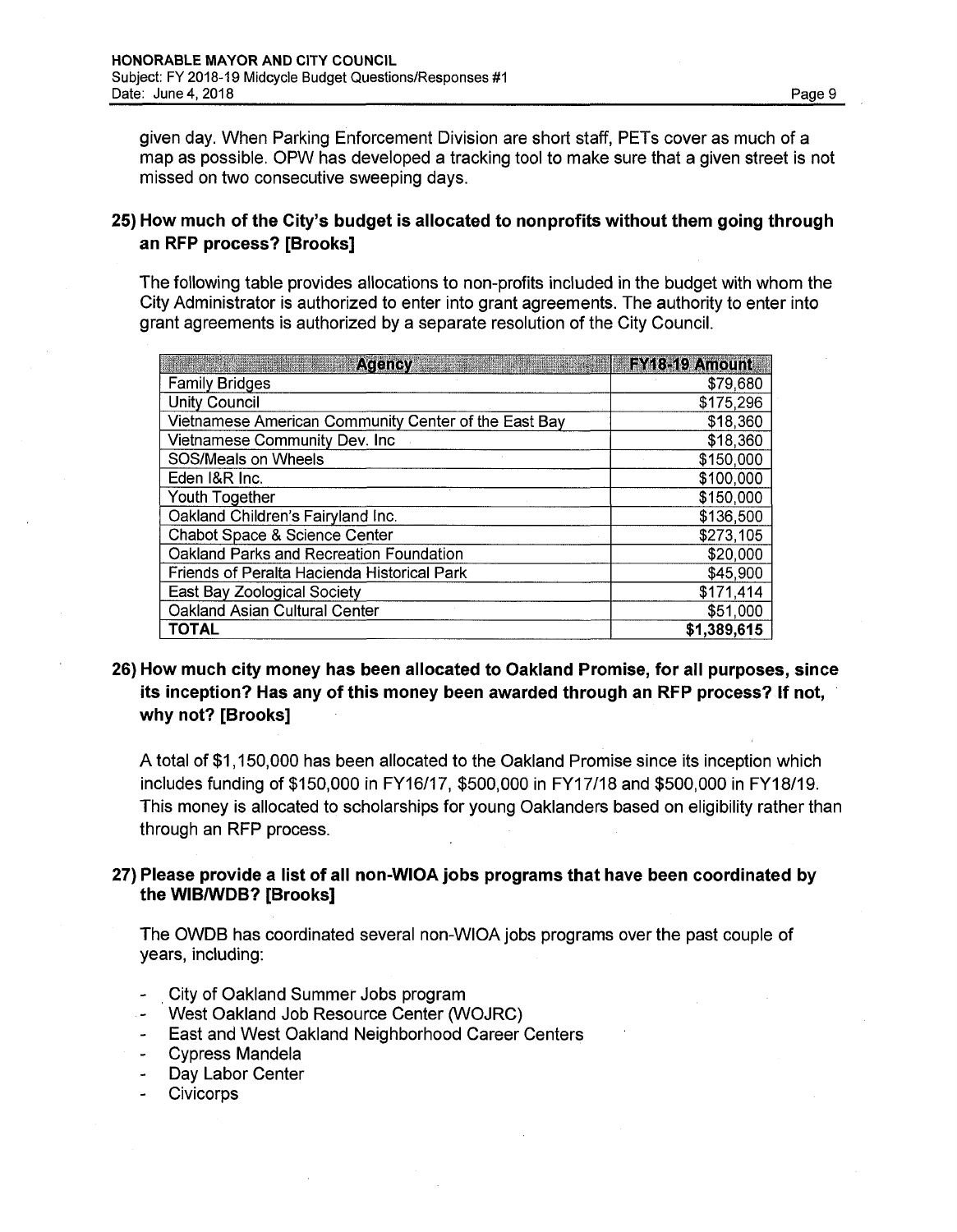#### California Career Pathways Trust

**28) Please provide a chart showing the business license tax revenue, for the current budget period, by category of business license. [Kaplan]**

| <b>Fiscal Year 2018-19 Business Tax Forecast</b> |            |            |  |  |  |
|--------------------------------------------------|------------|------------|--|--|--|
| <b>Primary Category</b>                          | FY 2018-19 |            |  |  |  |
| Cannabis                                         | S          | 11,000,000 |  |  |  |
| <b>Professional Services</b>                     | S          | 17,803,000 |  |  |  |
| <b>Rental of Real Property</b>                   | S          | 30,243,980 |  |  |  |
| <b>Sales</b>                                     | \$         | 8,630,000  |  |  |  |
| All Other Categories                             | S          | 17,945,020 |  |  |  |
| Penalties & Interest                             | S          | 1,000,000  |  |  |  |
| <b>Total Forecast</b>                            | K.         | 86,622,000 |  |  |  |

#### **29) How does this Budget address enforcement of laws to against illegal dumping? [Kalb]**

Enforcement is a key component of our three E's strategy (Eradication, Education, and Enforcement) to combat the epidemic of illegal dumping. On June 5th, the Council will consider a resolution to restore the Litter Enforcement Officer (LEO) program, this is the first step in creating an enforcement piece of the strategy. This program was first established in 2002 and consisted of eight (8) LEO's, one (1) Public Service Representative, and one (1) Compliance Supervisor. Over the years, as the City experienced financial hardship, the program was reduced to four (4) LEO's, and in 2010, the program was eliminated. Since the program ended, the number of work orders for illegal dumping has tripled.

The current proposal calls for three (3) LEO's. The LEOs will have full authority to investigate incidents, cite illegal dumping offenders, perform deterrent tactics, and educate the public on how to properly dispose of unwanted items. Staff is in communication with the City Attorney's Office and the Office of Race and Equity to ensure that the program does not disproportionately target under-served communities and ensure that there are alternatives to monetary fines. This program is currently under development and appropriate metrics will be created to evaluate the efficacy of our outreach and education as well as our enforcement component of the program.

### **30) Please provide a chart illustrating the \$11 million deficit starting point? [Gibson-McElhaney]**

| <b>General Purpose Fund (Fund 1010)</b>                   |             |            |
|-----------------------------------------------------------|-------------|------------|
| COLA, Equity, Fringe Rate Adjustment, H&W, TPT Conversion |             | 7,906,650  |
| l FY 16-17 KidsFirst True-up                              |             | 1,129,384  |
| FY 12-13 through FY 15-16 KidsFirst True-up               |             | 2,005,665  |
| <b>Total Rolected Defield and</b>                         | <b>REAL</b> | 11.041.699 |

### **31) Please provide an analysis and costing of a proactive illegal dumping response model [Gibson-McElhaney]**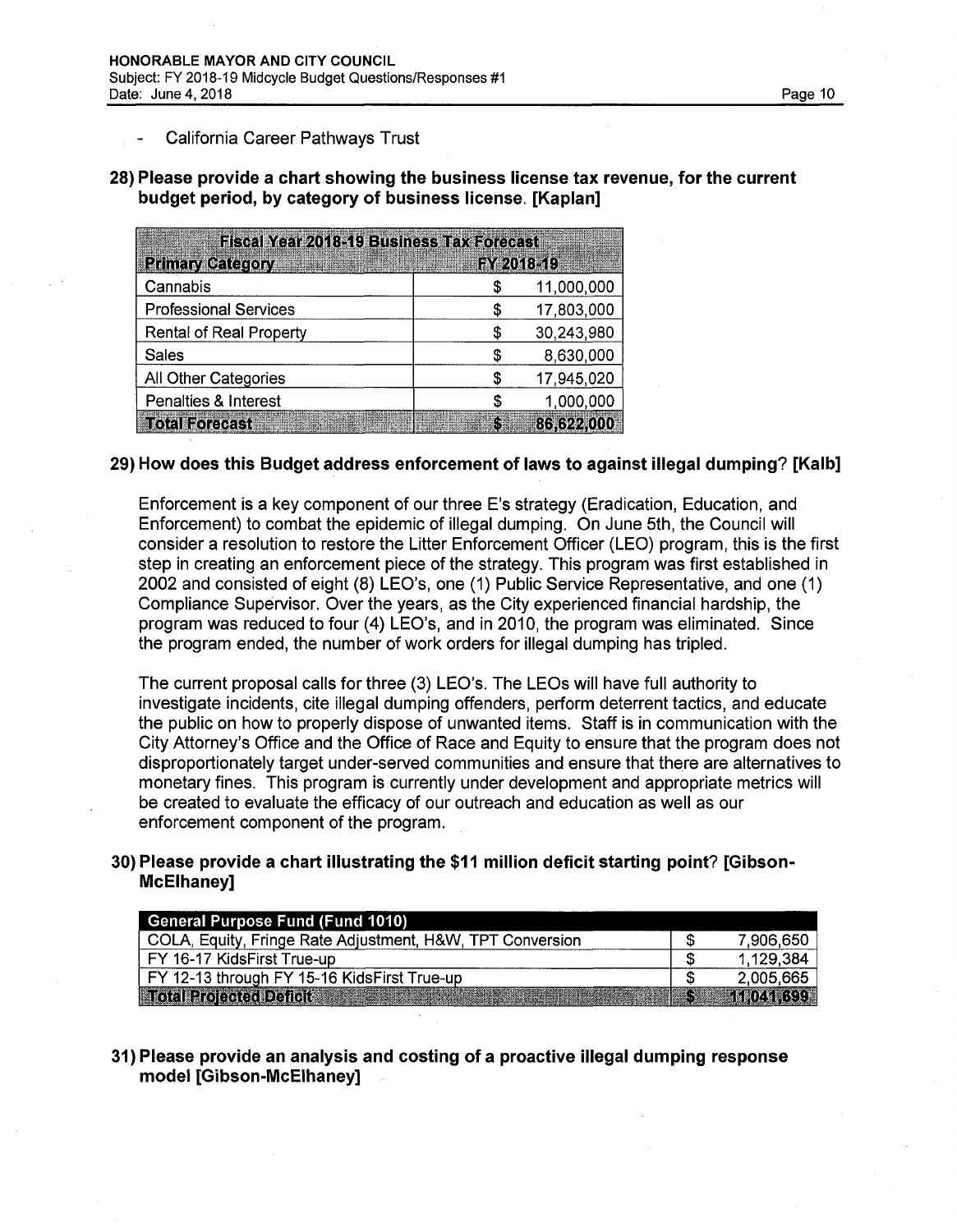Currently, there four (4) Full Time Employees (FTE) that make up the Rapid Response Crew assigned to District 6. To implement this model citywide would require an additional three (3) rapid response crews (12 FTE) in the budget in order to have a proactive illegal dumping clean-up crew in all four (4) zones. Public Works was approved for one (1) rapid response crew in the 2017-19 adopted budget. The total cost of all three crews is estimated at \$3,155,223 year one (\$1.35M one-time and \$1.81M ongoing. See the table in question #24 for cost details

### **32) Please provide a map of the fours zones used by public works for illegal dumping crews. [Gibson-McElhaney]**

See attached Map of KOCB Zones *(Attachment A).*

Zone <sup>113</sup> -West of Lake Merritt to the Berkeley border Zone 114 - East of Lake Merritt to High St. Zone  $115 -$  High St. to 82nd Ave. Zone <sup>116</sup> - 82nd Ave. to the San Leandro border.

#### **33) Please provide an analysis of the impact on operations/services to the public of adding the two proposed positions to Oakland Animal Services[Gibson-McElhaney]**

OAS currently serves approximately 350 animals per day, shelters 6,000 animals per year, is open six days a week, and maintains 21 open hours per week to serve the public. While OAS has continued to experience overall staffing challenges, the Department and the Administration have worked closely together with Human Resources to expedite recruitments of existing vacancies. A majority of these vacancies are well into the recruitment and hiring stage (see informational memo from May 3, 2018).

The FY 2018-19 Proposed Midcycle Budget includes the addition of 1.0 FTE Animal Care Attendant and 1.0 Public Service Representative to Oakland Animal Services. ACAs are responsible for intensive animal care and maintenance at the animal shelter. ACAs handle a wide variety of animals in various stages of health and temperament, and monitor them for signs of illness or unusual behavior. ACAs also maintain a variety of areas of the shelter, including the kennels where animals mainly are kept. ACAs interact with the public and assist PSRs when needed at the front desk for specific instances, including situations that require animal handling or vaccines. PSRs manage the front desk and provide comprehensive customer service for OAS. PSRs provide clients information on a variety of services, problem solve and respond to questions, collect and process payments, and input data. Adding these two positions will allow a smoother deployment of resources to the public. Both of these position classifications have current eligibility lists, which will allow for an expedited hire.

### **34) What Departments will the additional Human Resource Management recruitment positions support? [Campbell-Washington]**

Two (2) of the additional positions in the Human Resource Management Department will specifically focus on recruitments in the Planning and Building (approximately 23 vacancies as of 5/7/2018), Public Works (approximately 87 vacancies as of 5/7/2018), and Transportation Departments (approximately 68 vacancies as of 5/7/2018). One (1) of the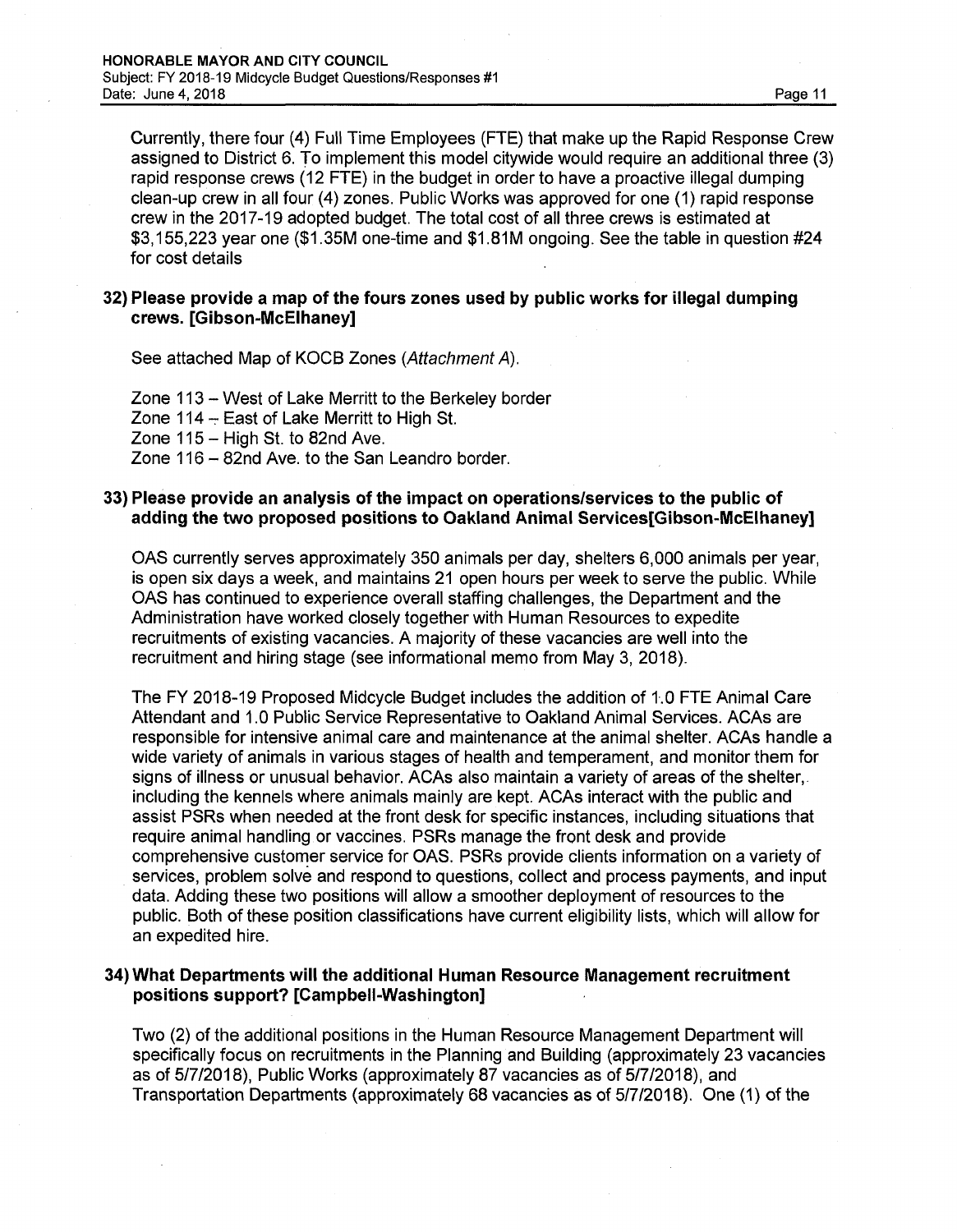additional positions will assist with general recruitments for other City Departments. By adding more recruitment capacity, all departments will benefit as the current budgeted positions for recruitments increase from six (6) to nine (9) Analysts.

#### **35) What are the impact that the proposed midcycle investments will have on illegal dumping? What metrics will be used to measure these impacts [Guillen]**

The goal of the illegal dumping investment is to fully execute Oakland's three E's strategy of Eradicating, Educating, and Enforcement of illegal dumping in the city of Oakland. If we fully invest in the three E strategy that is sustainable, over time, the efforts will result in a cleaner, healthier, and enjoyable environment for all citizens and visitors. The goal is to reduce the littering and illegal dumping within our neighborhoods and ensure no matter your neighborhood, the City is invested in ensuring all neighborhoods are clean, safe, and sustainable.

We will perform annual visual assessments of our streets, we will solicit community feedback. Other metrics that will be used to determine effectiveness of the program include service requests received by 311, tracking and analyzing tonnage, and resources dedicated to establishing a clean and safe City. The true measure will be how we as citizens in the City of Oakland feel about the cleanliness of their neighborhoods, whereby we are not asking for clean streets, more importantly, clean streets will be the norm.

For questions, please contact Adam Benson, Budget Administrator, at (510) 238-2026.

Respectfully submitted,

*4/u.* Cataro

KATANO KASAINE Finance Director

Attachments (1): *Attachment A: Map ofKOCB Zones*